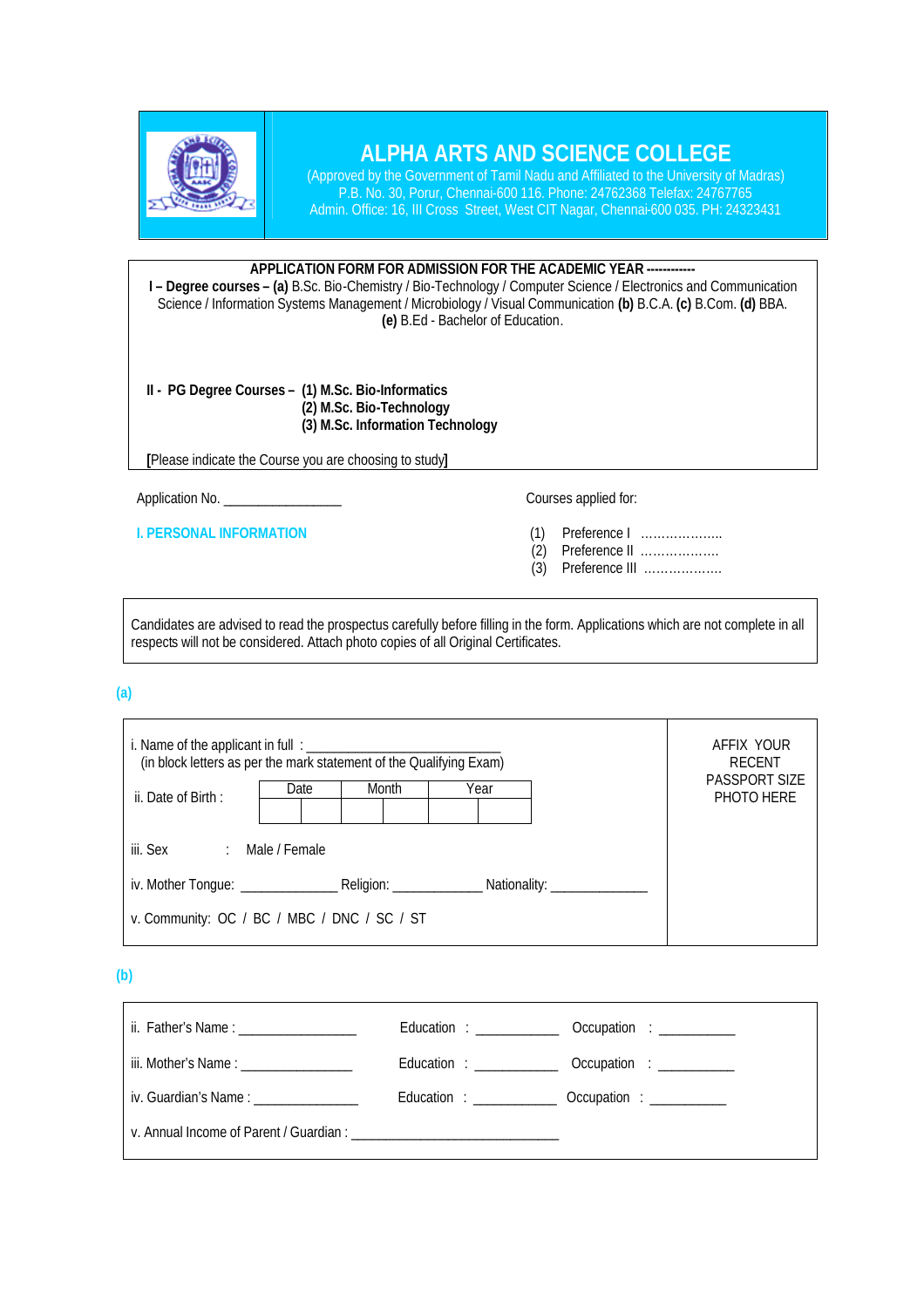**(c)** 

| Tel: Office : _________________ | Res: |                                                                                                                                                                                                                                |  |  |  |
|---------------------------------|------|--------------------------------------------------------------------------------------------------------------------------------------------------------------------------------------------------------------------------------|--|--|--|
|                                 |      |                                                                                                                                                                                                                                |  |  |  |
|                                 |      |                                                                                                                                                                                                                                |  |  |  |
|                                 | Res: | Email: Email: Email: Email: Email: Email: Email: Email: Email: Email: Email: Email: Email: Email: Email: Email: Email: Email: Email: Email: Email: Email: Email: Email: Email: Email: Email: Email: Email: Email: Email: Email |  |  |  |

 **(d)**

| ii. Indicate whether your father is an Ex-Serviceman? : $\frac{1}{1}$ |                                                                                  |
|-----------------------------------------------------------------------|----------------------------------------------------------------------------------|
|                                                                       |                                                                                  |
|                                                                       | iii. Distinction in Sports / NCC / NSS Etc. : __________________________________ |
|                                                                       |                                                                                  |

 **(e)**

| i. Does the Candidate require college transport facilities ? : Yes / No<br>If yes, Please indicate the Route No. and the Boarding Point                                   |
|---------------------------------------------------------------------------------------------------------------------------------------------------------------------------|
| ii. Does the candidate need hostel accommodation ?: Yes / No                                                                                                              |
| iii. Name of qualifying examination : ICSE / CBSE / State Board / B.Sc. / B.Com / Others Specify:                                                                         |
| iv. Second Language selected : 1) Tamil / Hindi / French (offered in the college).<br>2) Arabic / Sanskrit / Malayalam etc. (Private study to be arranged by appalicant). |

## **II. ACADEMIC INFORMATION**

 **(a)**

| <b>STDX</b>                                                                                                                        |  |  |  |  |  |
|------------------------------------------------------------------------------------------------------------------------------------|--|--|--|--|--|
| Reg. No. ______________________ Month & Year of Passing: ________________________ No. of Attempts: ___________ Medium: ___________ |  |  |  |  |  |
|                                                                                                                                    |  |  |  |  |  |
| Subject                                                                                                                            |  |  |  |  |  |
| Percentage                                                                                                                         |  |  |  |  |  |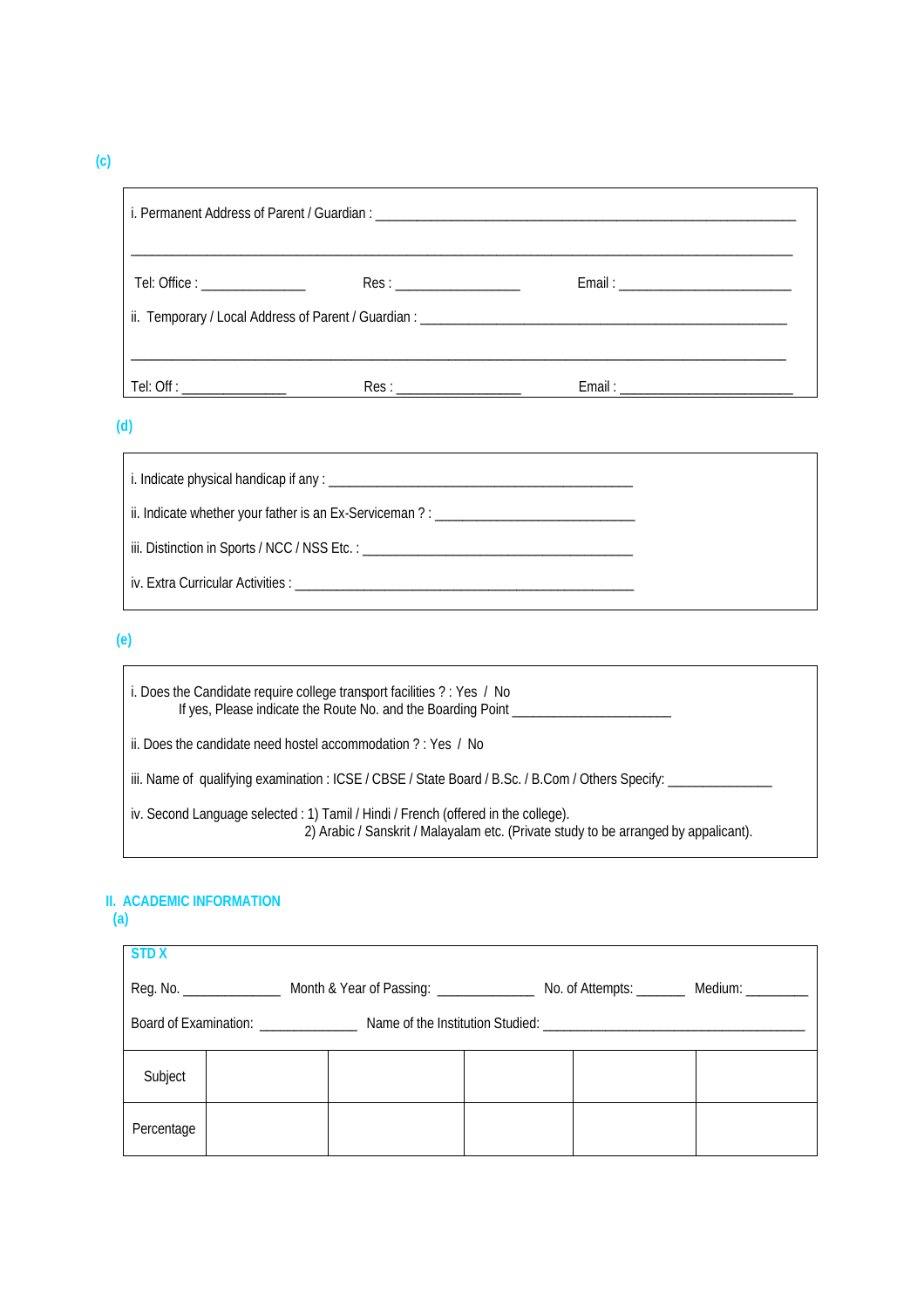| -<br>. | +~~<br>שו | $\mathbf{a}$<br><b>IVIA</b> | 111 |  |
|--------|-----------|-----------------------------|-----|--|

 **(b)**

| <b>STD XII</b> |                            |                                      |  |
|----------------|----------------------------|--------------------------------------|--|
|                |                            |                                      |  |
|                |                            |                                      |  |
| Subject        |                            |                                      |  |
| Percentage     |                            |                                      |  |
|                | Total Marks: Marks: Marks. | Overall Percentage : _______________ |  |

 **(c)**

 $\mathbf{r}$ 

| <b>DEGREE</b> |  |                                     |  |
|---------------|--|-------------------------------------|--|
|               |  |                                     |  |
|               |  |                                     |  |
| Subject       |  |                                     |  |
| Percentage    |  |                                     |  |
|               |  | Overall Percentage : ______________ |  |

| Joint Declaration by the applicant & the Parent / Guardian |                            |                                                                                                                                  |  |  |
|------------------------------------------------------------|----------------------------|----------------------------------------------------------------------------------------------------------------------------------|--|--|
|                                                            |                            | strictly abide by the rules and regulations of the College and will not participate in any demonstrations of political activity. |  |  |
| Place:                                                     |                            |                                                                                                                                  |  |  |
| Date:                                                      | Signature of the Candidate | Signature of the Parent / Guardian                                                                                               |  |  |
|                                                            |                            |                                                                                                                                  |  |  |

**FOR OFFICE USE ONLY**